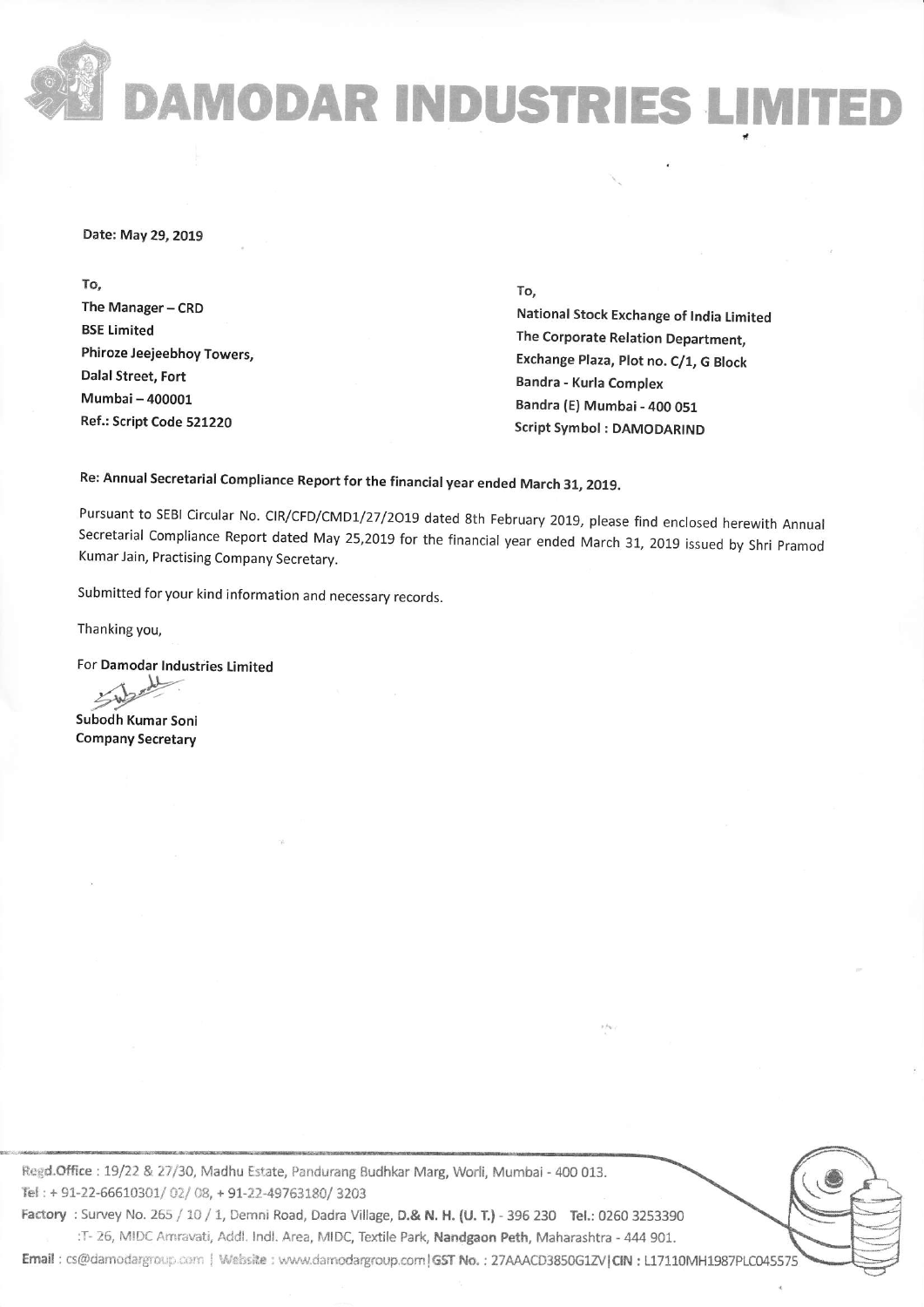## Pramod Jain & Co. **COMPANY SECRETARIES**



38, Jaora Compound, 1st Floor, Jethwa Chamber, Opp. M. Y. Hospital, Indore (M. P.) Cell: +91 98930 92072. E-mail : pramodjaincs@yahoo.com

CP No. 110

any Sect

## SECRETARIAL COMPLIANCE REPORT OF DAMODAR INDUSTRIES LIMITED FOR THE YEAR ENDED MARCH 31, 2019

We Pramod Jain & Co have examined:

- (a) all the documents and records made available to us and explanation provided by Damodar Industries Limited ("the listed entity"),
- (b) the filings/ submissions made by the listed entity to the stock exchanges,
- (c) website of the listed entity,
- (d) any other document/ filing, as may be relevant, which has been relied upon to make this certification.

for the year ended March 31, 2019 ("Review Period") in respect of compliance with the provisions of :

- (a) the Securities and Exchange Board of India Act, 1992 ("SEBI Act") and the Regulations, circulars, guidelines issued thereunder; and
- (b) the Securities Contracts (Regulation) Act, 1956 ("SCRA"), rules made thereunder and the Regulations, circulars, guidelines issued thereunder by the Securities and Exchange Board of India ("SEBI");

The specific Regulations, whose provisions and the circulars/ guidelines issued . thereunder, have been examined, include:-

- (a) Securities and Exchange Board of India (Listing Obligations and Disclosure Requirements) Regulations, 2015;
- (b) Securities and Exchange Board of India (Issue of Capital and Disclosure Requirements) Regulations, 2018;
- (c) Securities and Exchange Board of India (Substantial Acquisition of Shares and Takeovers) Regulations, 2011;
- (d) Securities and Exchange Board of India (Buyback of Securities) Regulations, 2018;
- (e) Securities and Exchange Board of India (Share Based Employee Benefits) Regulations, 2014;
- (f) Securities and Exchange Board of India (Issue and Listing of Debt Securities) Regulations, 2008;
- (g) Securities and Exchange Board of India (Issue and Listing of Non-Convertible and Redeemable Preference Shares) Regulations, 2013;
- REMOD JA, (h) Securities and Exchange Board of India (Prohibition of Insider Trading) Regulations, 2015;

and circulars/ guidelines issued thereunder; .

and based on the above examination, We hereby report that, during the Review Period: